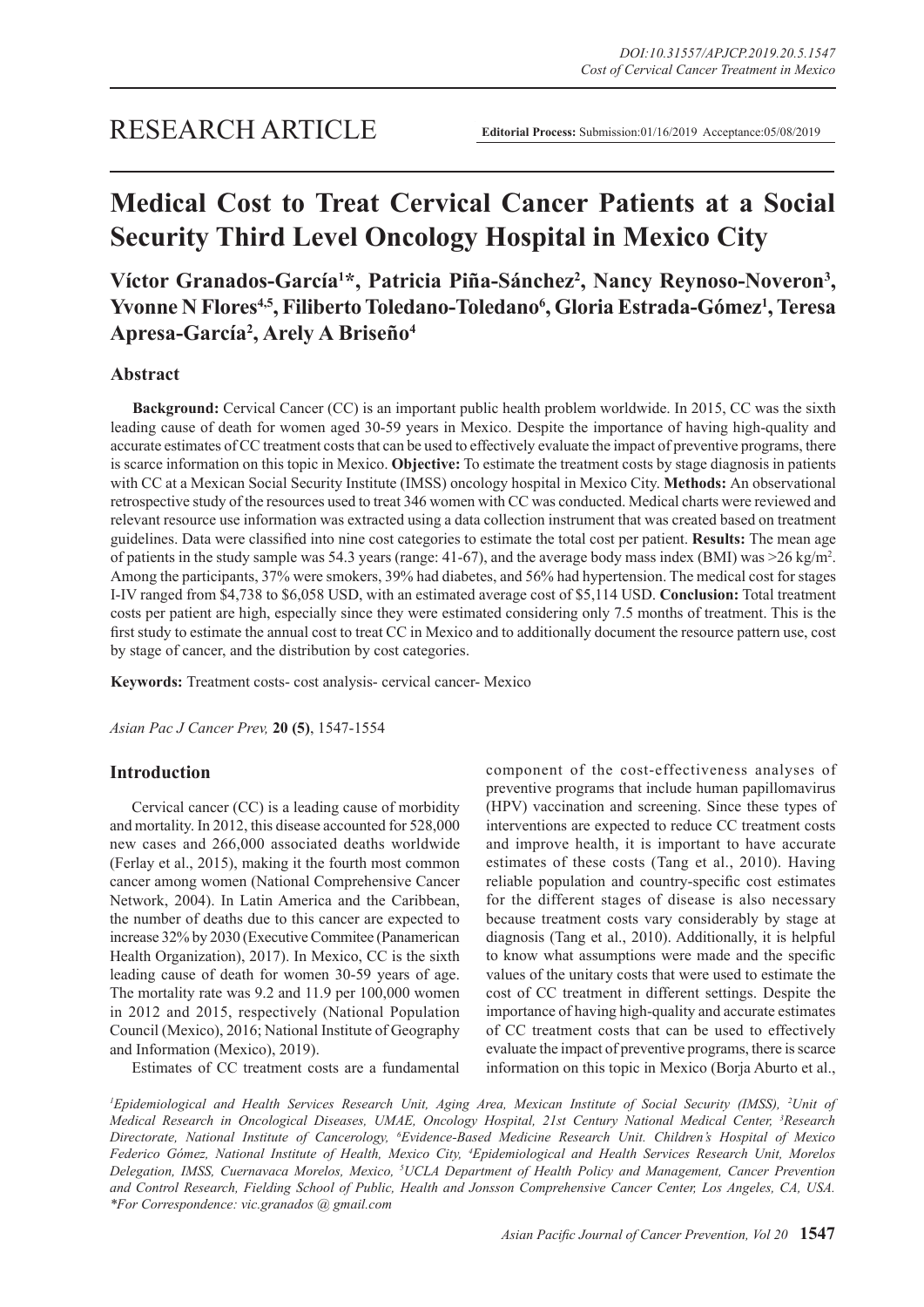#### 2005; Sanchez-Roman et al., 2012)

A review of published studies available in PubMed and SCOPUS was conducted to identify articles that report the medical cost of CC treatment, written in English or Spanish, and published from 2000-2017. To evaluate the accuracy and comparability of the different cost analyses, the following five aspects of good practice were taken into account: 1) measurement of costs in precise and appropriate physical units; 2) the identification and justification of the sources of information on costs; 3) an adequate evaluation of costs; 4) a recognition and assessment of uncertainty in the analysis and conclusions; and 5) a comparison of the results to other studies, taking into account the methodology and generalizability of the findings, and offering possible explanations for any discrepancies. The search generated 15 articles that included seven from high-income countries (Canada, USA, Taiwan, United Kingdom and Italy) (Wolstenholme and Whynes, 1998; Ricciardi et al., 2009; Ferrandina et al., 2010; Subramanian et al., 2010; Tang et al., 2010; Cromwell et al., 2016; Pendrith et al., 2016) and eight manuscripts from middle- and low-income countries (Morocco, Ethiopia, Thailand, Mexico, China and Colombia) (Borja Aburto et al., 2005; Berraho et al., 2012; Sanchez-Roman et al., 2012; Shi et al., 2012; Termrungruanglert et al., 2012; Hailu and Mariam, 2013; Cheikh et al., 2016; Gamboa and Murillo, 2016). Most studies included an appropriate description of the sources of information that were used (e.g., administrative databases, chart review, interviews with medical and administrative staff, etc.). Although the sources of information were provided in the majority of the articles, there was no data on the quantity of goods and services consumed. In six of the published reports, a panel of experts estimated the quantity of medical goods and services used to treat a typical case of CC.

In most studies, the unitary prices used to generate cost estimates were obtained from the administrative personnel of local hospitals or by clinicians. In these cases, the authors did not make any adjustments to market prices when estimating costs. For example, a study of a public system in Taiwan relied on claims and payment information from the database of the national system of medical insurance (Tang et al., 2010). A report from Canada provided a detailed description of the different procedures and data sources used to estimate the costs to treat CC (Pendrith et al., 2016). Another study in Canada used the unitary prices established by different programs and systems to evaluate the costs of the British Columbia Cancer Agency (BCCA) (Cromwell et al., 2016).

A sensitivity analysis was used to assess uncertainty in most studies. The majority of researchers compared their own cost analyses to those found in other reports, focusing on the differences in methodology to evaluate the global costs per patient and the costs by stage of disease. Some authors compared their findings to other studies in terms of the different resources patterns used to treat CC and the differences in prices (Ferrandina et al., 2010; Subramanian et al., 2010; Tang et al., 2010). The most complete and clear comparisons were made between high-income countries (Ricciardi et al., 2009; Tang et al., 2010; Pendrith et al., 2016).

Our review of the literature revealed that in Mexico and other Latin America countries there is a lack of high-quality and accurate estimates of the cost to treat CC. Therefore, the objective of this study was to determine the cost to treat 346 CC patients at a national reference oncology hospital at the 21st Century Medical Center (OHMC21) in Mexico City. This hospital is part of the Mexican Institute of Social Security (IMSS), which is the largest health care provider and insurer in the country, offering health insurance to approximately 62 million people in 2015 (Mexican Institute of Social Security, 2016). IMSS has three levels of health care services: primary care (family medicine facilities), emergency room and hospitalization services (general hospitals), as well as the treatment of complex medical conditions, which include cancer (medical specialty hospitals). The OHMC21 is a medical specialty hospital that treats women in advanced stages of CC from all over the country.

#### **Materials and Methods**

A retrospective observational study was conducted to collect data on the use of resources to treat CC patients at the OHMC21. Published treatment guidelines were used to identify the costs of services and resources involved in the treatment of a patient with CC (General Health Council (Mexico), 2017). Costs were determined using information obtained from the patients' medical charts, which was reviewed and extracted using a data collection tool that was designed for this purpose. Treatment dates were defined based on the first and last appointments with a specialist that were registered in the patients' medical charts. A sample of medical charts was identified based on the list of CC patients and the date they received health care was established by consulting several sources. The patients' charts were also reviewed to identify all documentation (medical notes, tests orders, test results, inpatient and outpatient formats, nurse registries, etc.) that could provide information regarding the CC treatment they received from January 1, 2010 to December 31, 2014. After the required information was identified, a questionnaire was filled out for each patient, which was later entered into a database in Microsoft Access version 2010. The study protocol was approved by the IMSS National Committee of Scientific Research and the Ethics Committee.

A patient's medical chart was included only if it contained all the required information and met the following inclusion criteria: 1) a confirmed CC diagnosis during the study period, 2) an established period of treatment, and 3) a description of the CC treatment received (e.g., hysterectomy, radiotherapy, brachytherapy and chemotherapy, or some other treatment). The exclusion criteria were: 1) medical indications that the patient should not receive CC treatment, 2) death of the patient or discontinuing treatment, and 3) missing or incomplete information regarding a confirmed CC diagnosis, the treatment received, or the total number of sessions of radiotherapy or brachytherapy.

To estimate the total cost per patient, data were classified into the following nine categories: 1) resonance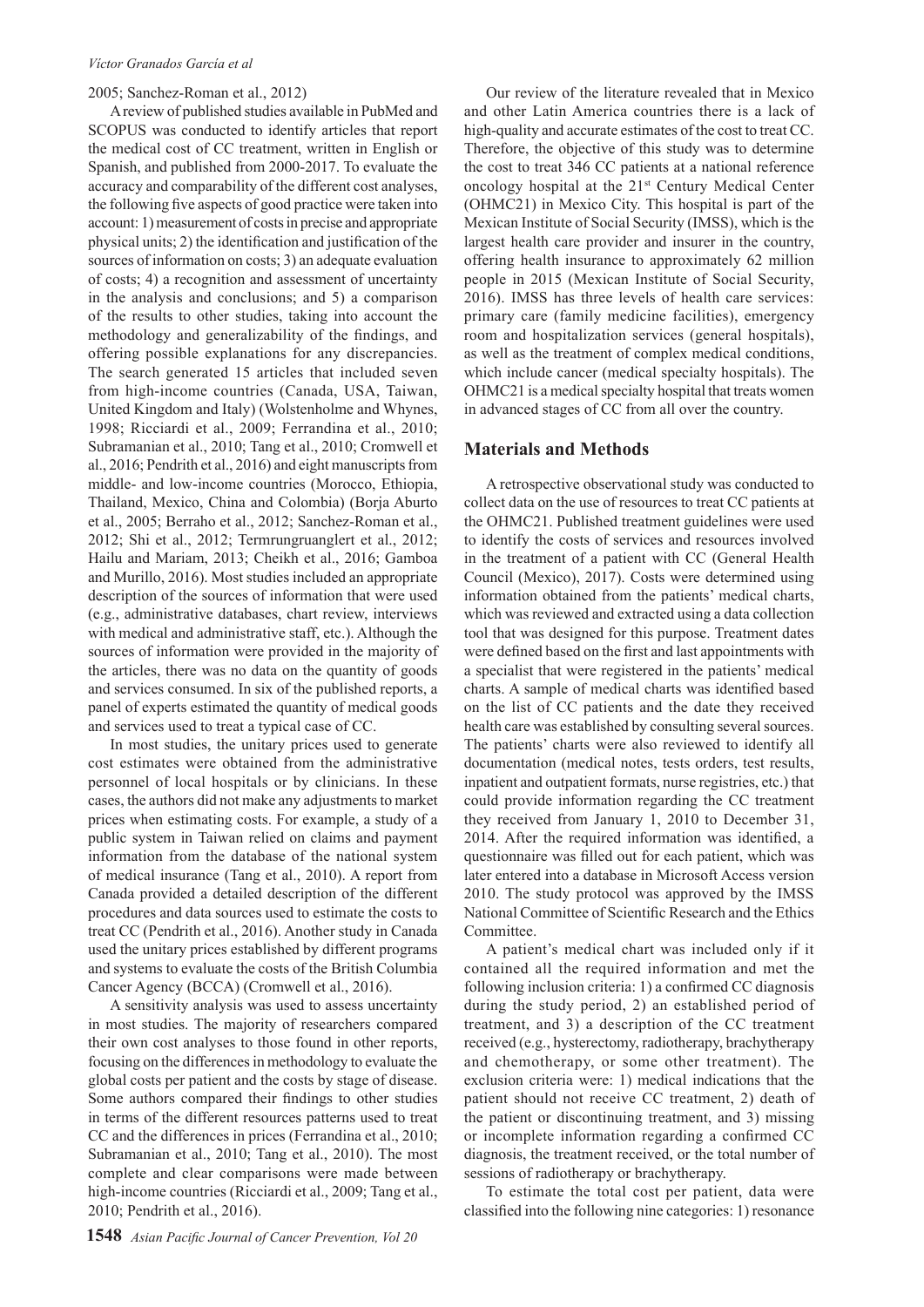imaging and lab testing, 2) consultations with oncologists and other medical specialists 3) radiotherapy and brachytherapy, 4) chemotherapy, 5) pathology, 6) surgery, 7) hospitalization and emergency room visits, 8) transfusions, and 9) complications. Information regarding the types and amounts of supplies and services associated with these procedures was obtained and used to estimate the total cost per patient for a base case scenario. Costs were calculated by multiplying the number of supplies or services provided by their unitary prices. The average costs per patient and by stage of cancer as well as the corresponding standard deviations, percentiles, and 95% confidence intervals were estimated. Costs are reported in US dollars (USD) using the average official exchange rate for December of 2017 (19.18 pesos per 1 USD) of the National Bank of Mexico (BANXICO), which was used to convert Mexican pesos to USD. We also updated the pesos from 2016 to December 2017 using the official national consumer price index from the National Institute of Geography and Information. A deterministic sensitivity analysis was conducted to examine the extent to which the modification of unitary prices of radiotherapy sessions and specialty consultations change the overall average cost per patient and cost by stage of CC.

Costs were estimated from the health care provider´s point of view, which only takes into account the direct costs of medical treatment. Costs were determined based on prices from the official list of IMSS unitary prices of health services (Official Newspaper for New Legislation (Mexico), 2016). The cost of other supplies and services that were not included on the IMSS price list were determined using market prices. All analyses were carried out using Microsoft Excel 2010 and Stata version 12.

#### **Results**

We identified 575 patients with CC who were treated at the OHMC21 during a five-year period from 2010-2014. Of these cases, 229 were excluded because their medical charts were unavailable or had insufficient treatment information, or their chart listed another diagnosis. A total of 346 charts (60%) were reviewed to determine the resources used for the medical treatment of CC (Table 1). The mean age of the CC patients included in this study was 54.3 years (range 41-67 years). Most of the women did not complete high school (77%) and more than half were not formally employed (57%). Two thirds of the women had IMSS insurance through a relative or their pension, while 32% were covered by IMSS through their employment. The average BMI was  $26.2 \text{ kg/m}^2$ ,  $37\%$ were current smokers, 39% were diabetic, and 56% had hypertension (Table 1).

Resource utilization results suggest a frequent use of specialty consultations (Table 2). The vast majority of women received radiotherapy (89%), with an average of 24 sessions (CI 95%, 21.44-26.73). Brachytherapy was provided to 71% and chemotherapy to 50% of the women, the latter with an average of 4.8 sessions. Women who had surgery made up 32% of the sample. A total of 322 women had one or more biopsies taken and the average number of biopsies per patient was 2.69. The percentage of women

| Variable          | Frequency* (%) |                  |
|-------------------|----------------|------------------|
| Age (years, mean) | 54.3           | $(\pm 12.9)^{*}$ |
| Education         |                |                  |
| None              | 15             | 9%               |
| Primary           | 82             | 48%              |
| Secondary         | 35             | 20%              |
| Preparatory       | 27             | 16%              |
| University        | 12             | 7%               |
| Employment        |                |                  |
| Not employed      | 106            | 57%              |
| Retired           | 34             | 18%              |
| Other activity    | 47             | 25%              |
| Insurance status  |                |                  |
| Worker            | 108            | 32%              |
| Beneficiary       | 164            | 48%              |
| Pensioner         | 70             | 20%              |
| Weight (Kg, mean) | 61.4           | $(\pm 13.2)^{*}$ |
| BMI $(kg/m2)$     | 26.2           | $(\pm 5.2)^{*}$  |
| Current smoker    |                |                  |
| N <sub>0</sub>    | 174            | 63%              |
| Yes               | 100            | 37%              |
| Diabetes          |                |                  |
| N <sub>o</sub>    | 123            | 61%              |
| Yes               | 80             | 39%              |
| Hypertension      |                |                  |
| No                | 100            | 44%              |
| Yes               | 125            | 56%              |

\* Number of cases in some categories do not total n=346 due to missing information; ¥ , Standard deviation.

who received a CAT (computerized axial tomography) or colposcopy were 27% and 37%, respectively. A cytological study was conducted on 122 women. The number of women undergoing hospitalization, blood transfusion, and complications accounted for 20%, 22% and 8% of the sample, respectively.

The CC treatment costs for stages I-IV range from USD \$4,800 (CI95%: \$4,364-\$5,236) to USD \$5,398 (CI95%: \$4,615-\$6,180), which correspond to different durations in treatment (Table 3). However, the differences in costs by stage are not statistically significant (p-value > 0.001), nor is the difference in cost between the unclassified group and stage I.

Figure 1 indicates that the radiotherapy and brachytherapy (29%) procedures represent the greatest cost of CC treatment, followed by consults with oncologists and other medical specialists (23%) and surgery (15%). These three categories account for 67% of the total treatment costs in this sample of CC patients. Of the remaining procedures the most notable are chemotherapy (13%) followed by hospitalization (10%).

The sensitivity analysis results show that total average cost per patient increases from USD \$5,411 (in the base

*Asian Pacific Journal of Cancer Prevention, Vol 20* **1549**

| Table                | $\mathbf{1}$ . | Demographic, | Socioeconomic.                                          | and |
|----------------------|----------------|--------------|---------------------------------------------------------|-----|
|                      |                |              | Health Characteristics of Patients at the IMSS Oncology |     |
| Hospital ( $n=346$ ) |                |              |                                                         |     |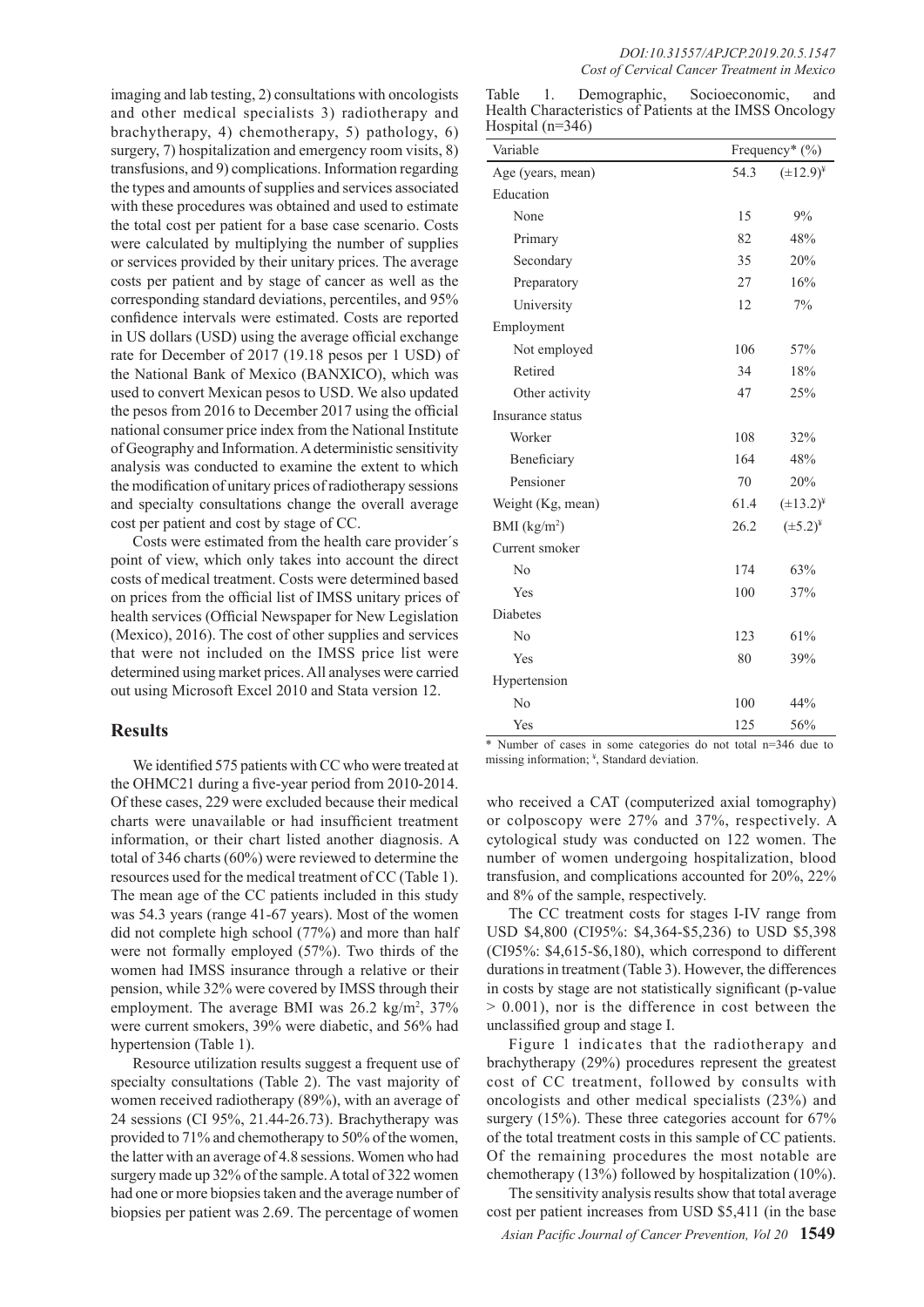#### Table 2. Resource Utilization of CC Patients at an IMSS Oncology Hospital (n=346)

| Costs Category (Number of patients who used the service) | Average units consumed per patient $*(IC 95%)$ | Unitary Price <sup>†</sup> |
|----------------------------------------------------------|------------------------------------------------|----------------------------|
| 1.Diagnostic                                             |                                                |                            |
| Images tests                                             |                                                |                            |
| Computerized axial tomography (n=199)                    | $1.66(1.43-1.89)$                              | 157                        |
| $X$ ray (n=73)                                           | $1.14(0.88-1.40)$                              | 34                         |
| Ultrasound (n=84)                                        | $1.23(0.96-1.49)$                              | 34                         |
| Rectosigmoidoscopy (n=63)                                | $1.1(0.82 - 1.37)$                             | 58                         |
| Colposcopy (n=127)                                       | $1.18(0.98-1.39)$                              | 58                         |
| Cystoscopy $(n=96)$                                      | $1.36(1.09-1.64)$                              | 58                         |
| Laboratory tests                                         |                                                |                            |
| Clinical chemistry (n=279)                               | 2.76 (2.44-3.09)                               | 9                          |
| Hematology (n=265)                                       | $2.58(2.27-2.89)$                              | 9                          |
| Urine culture $(n=177)$                                  | $1.86(1.58-2.13)$                              | 9                          |
| 2.Consultations                                          |                                                |                            |
| Specialty consultations $(n=346)$                        | 12.04 (10.77-13.31)                            | 96                         |
| Pain clinic and palliative consultations $(n=8)$         | $4(1.23-6.77)$                                 | 96                         |
| 3. Radioterapy and brachytherapy                         |                                                |                            |
| Radiotherapy (n=319)                                     | 24.08 (21.44-26.73)                            | 60                         |
| brachytherapy (n=247)                                    | $3.7(3.24 - 4.16)$                             | 60                         |
| 4. Chemoteraphy                                          |                                                |                            |
| Chemotherapy $(n=176)$                                   | $4.82(4.11-5.53)$                              | 263                        |
| 5. Anatomic pathology                                    |                                                |                            |
| Biopsy $(n=322)$                                         | $2.69(2.40-2.98)$                              | 14                         |
| Cytology $(n=122)$                                       | $1.29(1.06-1.52)$                              | 14                         |
| 6.Surgery                                                |                                                |                            |
| Hysterectomy piver $I(n=69)$                             | 1(na)                                          | 1,836                      |
| Hysterectomy piver II $(n=11)$                           | 1(na)                                          | 1,836                      |
| Hysterectomy piver III(n=30)                             | 1(na)                                          | 1,836                      |
| 7. Hospitalizations                                      |                                                |                            |
| Days of hospitalization (n=69)                           | $6.28(4.79-7.76)$                              | 386                        |
| Emergency room visit $(n=10)$                            | $1.1(0.42 - 1.78)$                             | 147                        |
| Intensive therapy $(n=1)$                                | 4(na)                                          | 1,894                      |
| 8. Transfusion (n=78)                                    | $3.56(2.77-4.36)$                              | 33                         |
| 9. Complications (n=20)                                  | $1$ (na)                                       | Range of prices            |

¥ Average amount of services and tests for CC patients during the 7.56 months of follow up. ¶ Here we present only those laboratory and image tests most frequently used in the treatment of patients; † Source, Official newspaper for new legislation with official prices for IMSS health services; Unitary costs in USD 2017. Unitary costs for items like mastography, bone scan, renal scan and urography are not included in this source. If official IMSS prices for these items were not available, we used market prices.

| $\tilde{\phantom{a}}$   | ر ب                        |                                         |
|-------------------------|----------------------------|-----------------------------------------|
| Stage (n)               | (Follow up time in months) | Average costs by stage $^{4+}$ (CI 95%) |
| I(47)                   | 8.38                       | 5,398 (4,615-6,180)                     |
| II $(114)$              | 8.85                       | 4,800 (4,364-5,236)                     |
| III(112)                | 6.38                       | 4,943 (4,290-5,597)                     |
| IV $(29)$               | 5.93                       | 5,386 (4,246-6,525)                     |
| Without stage (38)      | 7.98                       | $6,058(5,329-6,787)$                    |
| Without information (6) | 3.49                       | 4,738 (3,568-5,909)                     |
| Total $(346)$           | 7.56                       | 5,114 (4,808-5,419)                     |

Table 3. Costs by Stage of Disease in CC Patients at an IMSS Oncology Hospital (n=346)

¥ Costs by stage include the following: specialty consultations, laboratory tests, image tests, specialty consultations, radiotherapy, chemotherapy, hospitalization, surgery, transfusion and anatomic pathology. ǂ Costs are in USD of 2017.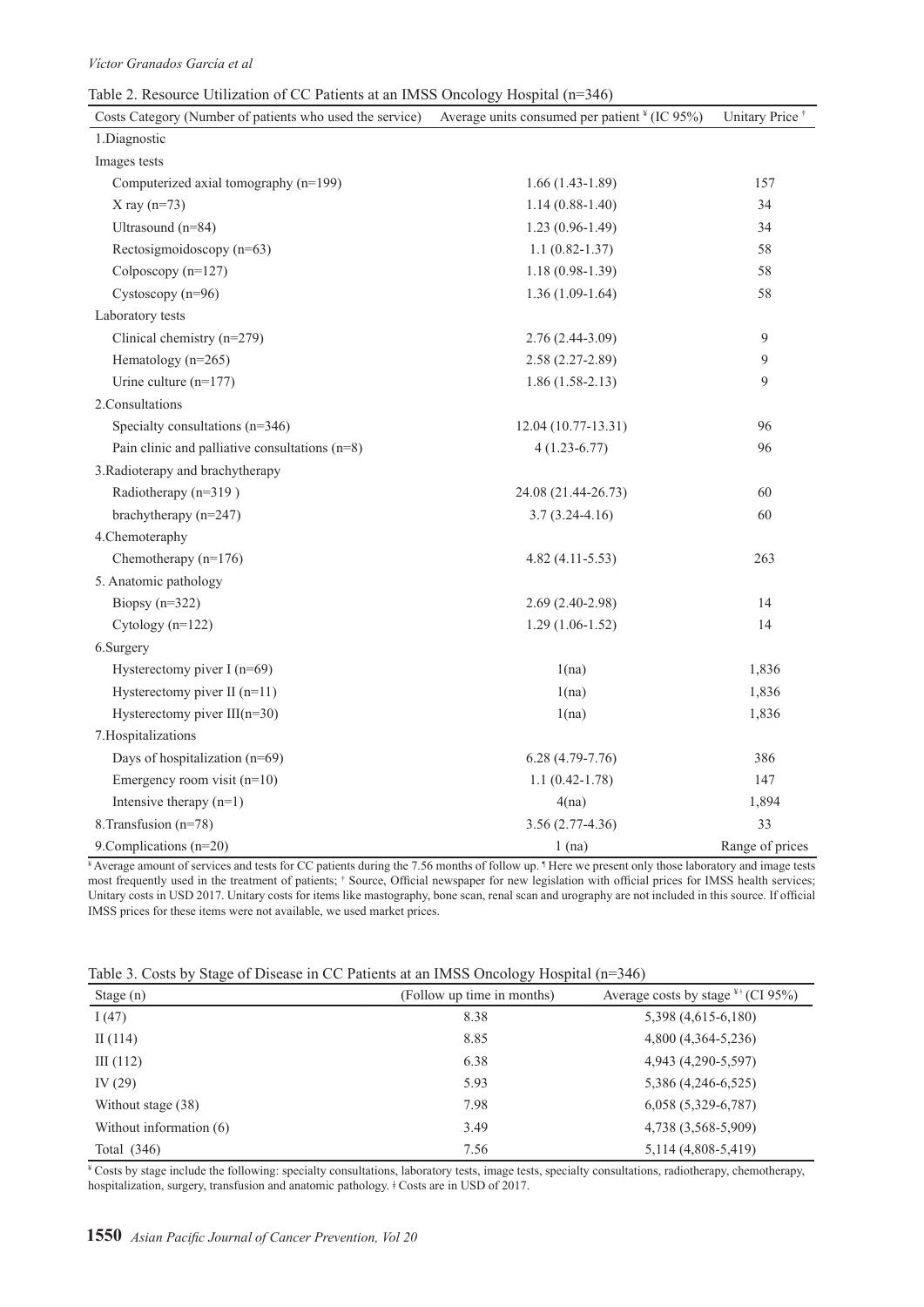

\* Base case average total cost in USD of 2017: 5,114 (IC95% 4,808 - 5,419)

Figure 1. Contribution of Nine Cost Categories to Average Cost per Patient.

case scenario) to USD \$6,866 (35%) and USD \$11,466 (124%) when the cost of a radiotherapy session increases from USD \$60 to \$132 (1.2 times more) and USD \$316 (4.3 times more), respectively (Figure 2). In terms of the total cost per patient and stage, stage II has the largest increase when the cost of radiotherapy session rises, from a base case cost of USD \$4,800 to USD \$11,845 (147% more). The next stage with an significant increase is stage III, with an increase of 131% in the average cost per patient.

Changes in the average cost due to variations in the cost of specialty consults were less evident. A reduction from USD \$96 to USD \$66 (-31%) or USD \$33 (-65%) in the price of a specialty consult had an impact on the average cost per patient of 7% and 15%, respectively. The largest difference in total average costs are observed between stages II and III.

#### **Discussion**

The purpose of this study was to estimate the average cost of CC treatment per patient and the pattern of resource use to treat these patients. These two elements are critically important in order to accurately estimate the total cost to treat patients with CC at the IMSS Oncology Hospital. The pattern of consumption is characterized by the use, in a relatively short period (7.56 months), of a large quantity of resources. The largest consumption



Figure 2. Sensitivity Analysis. Variations in cost per patient by stage using different unitary prices of consultations and radiotherapy.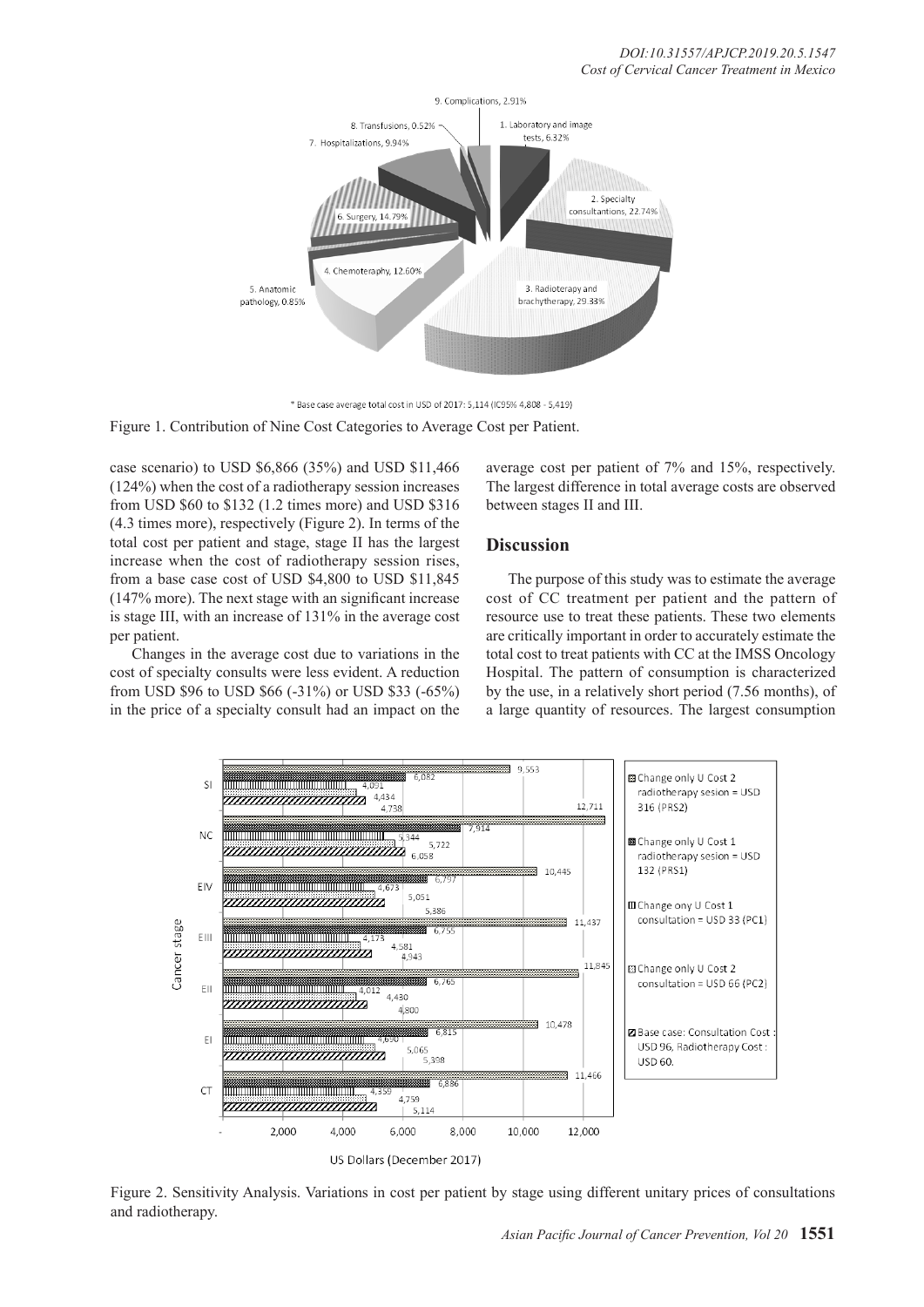#### *Víctor Granados García et al*

observed is in specialty consultations, radiotherapy and brachytherapy sessions, and biopsies. Resource use is less intensive in chemotherapy, surgery, hospitalization, transfusion and diagnostic tests (CAT and colposcopies). The estimated total average cost of CC treatment during the follow up time between the first and last consultation was USD \$ 5,114 (CI95%: \$4,808-\$5,419). The largest number of patients receiving treatment are in stage III and II, but the most expensive is stage IV. However, cost differences between stages are not statistically significant. The sensitivity analyses explored the uncertainty of prices by using the cost of similar services offered by private providers for two of the most important costs: radiotherapy and specialist consultation. Our findings indicate significant changes in the average costs per patient in the extremes of price modifications. When we reduce the cost of consultation by 65% (from USD \$96 to \$30) the total average cost drops by 20%, and when we increase the cost of one radiotherapy session by 4.3 times (from USD \$60 to \$316) the overall average cost increases by 111%.

Our results differ from those of other publications that also report cost analyses (Borja Aburto et al., 2005; Sanchez-Roman et al., 2012). A study that examined a sample of women with CC at the same IMSS oncology hospital (OHMC21), found that the direct medical cost per year of CC treatment was USD \$4,404 (Sanchez-Roman et al., 2012). One of the main differences between our studies is the pattern of use of radiotherapy and chemotherapy services. The previous study examined a sample of 80 patients with CC, and reported an average of 13.54 radiotherapy sessions and 0.86 chemotherapy sessions, per year of treatment (Sanchez-Roman et al., 2012). In our study, we observed an average of 23.27 radiotherapy sessions in a group of 319 patients, and six chemotherapy sessions in a group of 176 women, both during the 7.69 months of treatment. Assuming similar standard deviations, the patterns of resource use are significantly different in the two studies. This could be explained by the differing sample sizes of the studies, but also due to the possible inclusion of medical charts with incomplete information, and a lack of medical record information in the study conducted by Sanchez-Roman et al., (2012).

Another study found that the average cost to treat the four stages of CC during a one year period was USD \$6,732 (Borja Aburto et al., 2005), which is higher than our estimated average cost of \$5,114 USD (CI95%: \$4,808-\$5,419). This difference is likely due to the different methods used to determine resource use or prices in our studies. Nevertheless, this is somewhat speculative since the aforementioned study did not report the resource data they used to calculate their cost estimates.

There is no consensus about which is more precise, a cost analysis based on the review of medical charts or on the opinions of experts in their field. Most of the articles that use the latter method fail to provide an adequate explanation of their methods (Borja Aburto et al., 2005; Ricciardi et al., 2009; Shi et al., 2012; Gamboa and Murillo, 2016), which can sometimes cast into doubt the reliability of using a panel of experts to generate cost estimates. Moreover, this methodology only describes the resource use pattern of one or a few cases, and probably

does not reflect the ranging variability of CC cases (e.g. the distinct possibilities of case mix and degrees of disease severity). Thus, using a panel of experts to estimate costs has several limitations in terms of its ability to reliably capture the resources consumed by CC patients.

The 15 reports that were examined as part of our literature review describe a variety of methodologies used to estimate the cost to treat CC. In high-income countries, analyses were mainly conducted using statistical models that were constructed with cost information from administrative and epidemiological databases (Wolstenholme and Whynes, 1998; Ferrandina et al., 2010; Subramanian et al., 2010; Tang et al., 2010; Cromwell et al., 2016; Pendrith et al., 2016). The advantage of this approach is that data are collected in a systematic and consistent way. Contrarily, in middle- and low-income countries, the cost analyses are more frequently carried out through the review of medical records, information provided by a panel of experts, a treatment algorithm, or micro-costing techniques (Sanchez-Roman et al., 2012; Shi et al., 2012; Hailu and Mariam, 2013; Gamboa and Murillo, 2016). However, these methods may result in greater errors that lead to incorrect cost estimates. An advantage of cost analyses that rely on administrative and epidemiological databases is that the information generated on the use of resources at the patient level, does not require a certain set of conditions nor resources for the design, collection, and management of the data.

Another relevant issue in estimating the costs of treatment is the extent to which unitary prices depict the actual economic costs of resources. Some experts have recommended using market prices for cost analyses (Drummond et al., 2005). The 15 reports identified in the literature review mostly used prices provided by clinicians or hospital administrators who have access to financial information. In many of the studies, the researchers did not make any adjustments to account for market prices when estimating costs (Tang et al., 2010; Sanchez-Roman et al., 2012; Shi et al., 2012; Hailu and Mariam, 2013; Cromwell et al., 2016; Gamboa and Murillo, 2016; Pendrith et al., 2016). For the present study, we used prices from the official administrative list of unitary costs at IMSS. Since most studies at IMSS have employed this methodology to estimate costs, an advantage exists regarding the availability and comparability of data. However, since the methodology used to establish the unitary costs that are included in the official administrative IMSS pricing list is not available, it is impossible to determine whether those prices reflect actual production costs. The prices from the official IMSS list may over or underestimate prices, which would result in an over or underestimate of the actual cost of CC treatment at the IMSS OHMC21. Additionally, this could generate uncertainty in resource allocation at the hospital, which represents a limitation of our study.

An additional limitation is that the beginning and end of treatment dates were not recorded prospectively; this would guarantee a greater accuracy of information. The strategy we used to approximate the dates was to record the date of the first consultation in the period observed (2010 to 2014). We consider that this provides an accurate estimate of the period of treatment. A potential limitation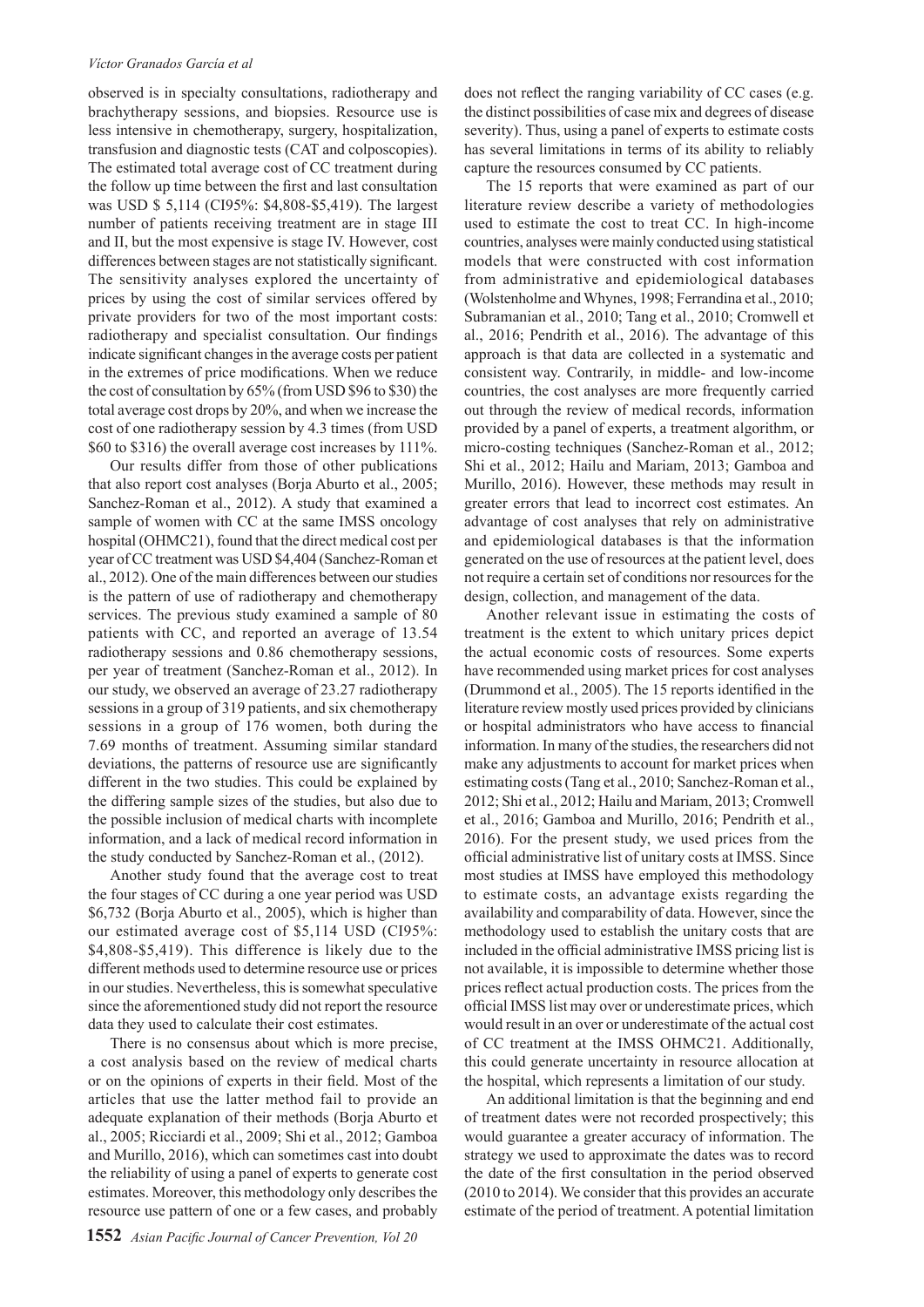is the magnitude of bias due to the underestimate of the quantity of supplies and services that were actually used by each patient who received CC treatment. The extent to which the data in the medical records accurately describes the resources consumed by a given patient is unknown. A methodology to estimate such a gap could help reduce the uncertainty of the cost analysis. One possibility is to determine the quantity of supplies and medical services designated to women who are undergoing CC treatment in a prospective follow up study, and then compare the results to the information reported in their medical records. Despite these limitations, we consider that our sample size provides a reasonably accurate depiction of the resource use pattern for the treatment of CC at IMSS. The disadvantage of a prospective follow up of patients during treatment is the considerable resources required to carry out the logistics of record keeping and documentation.

In conclusion, costs associated with CC treatment represent a significant amount of resources spent by a large health care organization, such as IMSS. An estimate of this amount can be calculated by considering that 15,549 CC patients were treated at IMSS hospitals in 2015 (Mexican Institute of Social Security, 2016). The total annual amount of resources used to treat these patients with our average per patient costs estimates represent USD \$79.5 million. This estimate could be underestimated since the present study only considered resources used over 7.56 months of treatment. Based on these findings, our recommendation is to estimate the production costs of services on a regular basis in order to manage the balance between resources needed to provide high-quality services and the added value of offering these services to patients insured by IMSS.

#### **Aknowledgments**

This research was funded by the Health Research Fund of Mexican Institute of Social Security (Grant number: FIS/IMSS/PROT/MD15/1507) awarded to VGG. Funding was used for collection and coding of data. Funding was not provided for writing the present manuscript.

The project was authorized by the IMSS National Comision of Scientific Research and the biosecurity and ethical commites with authorization number: R-2012-785-044. The project did not requir informed consent because the main source of information was informed review of medical charts (with standards of confidentiality), and published manuscripts. The Researchers in not interview patients, manipulate biological materials nor provide treatment to patitents during the course of study.

We want to thank the authorities of the Oncology Hospital at the 21st Century Medical Center (OHMC21) in Mexico City, especially the Medical Informatics and clinical registry (ARIMAC) for providing us the charts to review.

Dr. Patricia Piña Sánchez is currently a fellow from "Fundación IMSS A.C."

The funders had no role in the study design, data collection and analysis, decision to publish, or preparation of this manuscript.

Authors declare that they do not have any conflicts of interest.

### **References**

- Berraho M, Najdi A, Mathoulin-Pelissier S, et al (2012). Direct costs of cervical cancer management in Morocco. *Asian Pac J Cancer Prev*, **13**, 3159-63.
- Borja Aburto V, Aguilar-Madrid G, Carlos Rivera F, et al (2005). Costs of health care of diseases with high mortality in IMSS insured workers. In 'Las múltiples facetas de la investigación en salud 4.', Eds Instituto Mexicano del Seguro Social., México, D.F.
- Cromwell I, Ferreira Z, Smith L, et al (2016). Cost and resource utilization in cervical cancer management: a real-world retrospective cost analysis. *Curr Oncol Rep*, **23**, 14-22.
- Cheikh A, El Majjaoui S, Ismaili N, et al (2016). Evaluation of the cost of cervical cancer at the National Institute of Oncology, Rabat. *Pan Afr Med J*, **23**, 209.
- Drummond M, Sculpher M, Torrance G, et al (2005). Chapter 3. Critical assessment of economic evaluation. In 'Methods for the Economic Evaluation of Health Care Programmes', Eds Oxford University Press, Oxford.
- Ferlay J, Soerjomataram I, Dikshit R, et al (2015). Cancer incidence and mortality worldwide: sources, methods and major patterns in GLOBOCAN 2012. *Int J Cancer*, **136**, 359-86.
- Ferrandina G, Marcellusi A, Mennini FS, et al (2010). Hospital costs incurred by the Italian National Health Service for invasive cervical cancer. *Gynecol Oncol*, **119**, 243-9.
- Gamboa O, Murillo R (2016). Estimation of economic burden of pre-neoplasic lesions and cervical cancer in Colombia. Implications for HPV vaccination. *Revista Colombiana de Cancerología*, **20**, 61-72.
- General Health Council (MEXICO). (2017). Diagnostic and treatment of cervical cancer. Evidence and recomendations [Online]. Ciudad de Mexico. Mexico: Secretaria de salud. Available: http://www.cenetec-difusion.com/CMGPC/ IMSS-333-09/ER.pdf.
- Hailu A, Mariam DH (2013). Patient side cost and its predictors for cervical cancer in Ethiopia: a cross sectional hospital based study. *BMC Cancer*, **13**, 69.
- Mexican Institute of Social Security. 2016. Report to Federal Excecutive and Congress of the Financial Situation and Risks of IMSS 2015-2016 [Online]. IMSS. Available: http://www. imss.gob.mx/conoce-al-imss/informe-2015-2016.
- National Comprehensive Cancer Network (2004). Cervical cancer clinical practice guidelines in oncology. *J Natl Compr Cancer Netw*, **2**, 612.
- National Institute of Geography and Information (Mexico) (2019). [Men and women information by state from 1990 to 2015] [Online]. INEGI. Available: https://www.inegi. org.mx/app/tabulados/pxweb/inicio.html?rxid=d518b312 a32e-4d23-a8dd-08a64c187a6c&db=Poblacion&px=pob lacion 02.
- National Population Council (Mexico) (2016). Projections of population from Mexico and federal states, 2016-2050 [Online]. CONAPO. Available: https://datos.gob.mx/busca/ dataset/proyecciones-de-la-poblacion-de-mexico-y-de-lasentidades-federativas-2016-2050 [Accessed 04 April 2019].
- Official newspaper for new legislation (Mexico) (2016). Unitary costs by health care level for 2016 (IMSS) [Online]. Ciudad de México. Mexico: Secretary of Goverment. Available: http://dof.gob.mx/nota\_detalle.php?codigo=5427055&fec ha=25/02/2016.
- Pendrith C, Thind A, Zaric GS, Sarma S (2016). Costs of cervical cancer treatment: population-based estimates from Ontario.